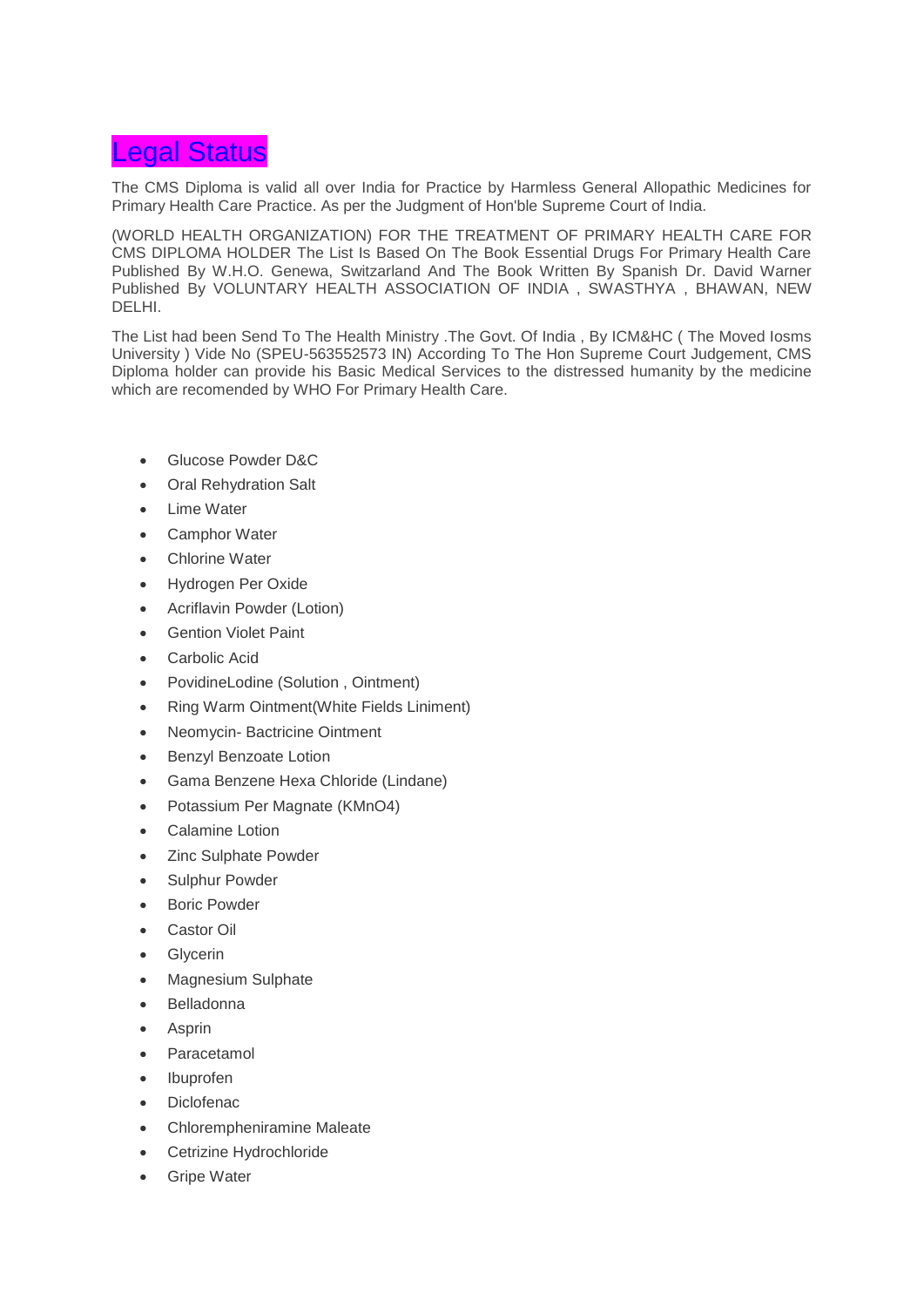- Vitamin A
- Vitamin B Complex
- Vitamin C
- Vitamin D
- Vitamin E
- Isabgoal Powder
- Senna Leaves
- Soda Bi Card (Sodium Bi –Carbonate)
- Yeast Tablets
- Piperazine Powder
- Mebendazol
- Ferrus Sulphate ( Iron Preparations )
- Procain Hydrochloride
- Furazolidone
- Matronidazole
- Kaolin Powder
- Liver Pills & Syrup
- Folic Acid
- Magnesium Tricillicate
- Calcium Pills
- Calcium Lactate
- Ashoka Cordial
- Oral Contraceptive pills & syrup
- Enzyme Tablets
- Haemostatic Tablets
- Diethyl Carbamazine Citrate (Benocide)
- Ephedrine
- Aminophyllin Tablets
- Codine Sulphate
- Dexamethasone
- Betamethasone
- Chloroquine
- Primoquine
- Dome peridome
- Degepam
- Dicyclomine Hydro Chloride
- Atropine
- Co- Trimoxazole
- Sulphadimidene
- Penciline
- Amoxycilline
- Ampicilline
- Gentamycin
- Tetracycline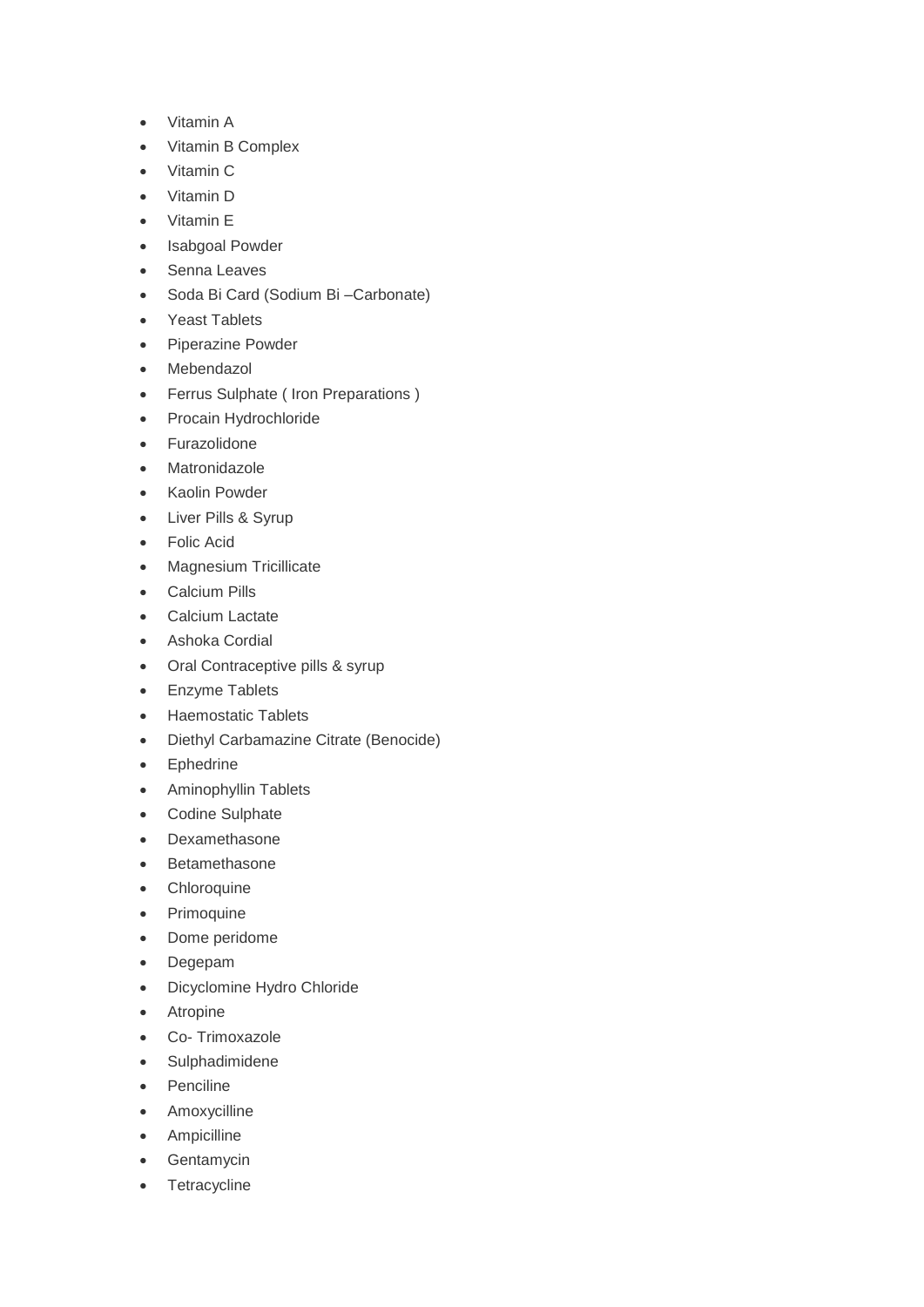- Chloremphenicol
- Dextrose 5% Sodium Chlore 9% Injection
- Tabramycin
- Grisofulwin Tablets
- Streptomycin
- DDS (Sulphone)
- Rifampicin Capsules
- Clofazimine Tablets
- Streptomycin
- Isoniazid Tablets
- Refampicin Capsule
- Thiocetazone Isoniazid Tablet
- Pyrizinamide Tablets
- Tuberculosis Tablet
- Streptomycin
- Sumag& Mag Mag
- Boroglycerine
- Paracetamol+ ibuprofen Or Diclofenac
- Iodex Ointment
- Corex Or Vics 44 Cough Syrup
- Multivitamin Tablets Or Capsuls
- Etophyllin Tablets
- Betnovate N., C. , Skin Ointment
- DPT Vaccine
- Carminative Mixture
- Glucose Powder D&CProcain Hydrochloride
- Refampicin Capsule
- Thiocetazone Isoniazid Tablet
- Oral Rehydration Salt
- Lime Water
- Camphor Water
- Chlorine Water
- Hydrogen Per Oxide
- Acriflavin Powder (Lotion)
- Gention Violet Paint
- Carbolic Acid
- PovidineLodine (Solution , Ointment)
- Ring Warm Ointment(White Fields Liniment)
- Neomycin- Bactricine Ointment
- Benzyl Benzoate Lotion
- Gama Benzene Hexa Chloride (Lindane)
- Potassium Per Magnate (KMnO4)
- Calamine Lotion
- Zinc Sulphate Powder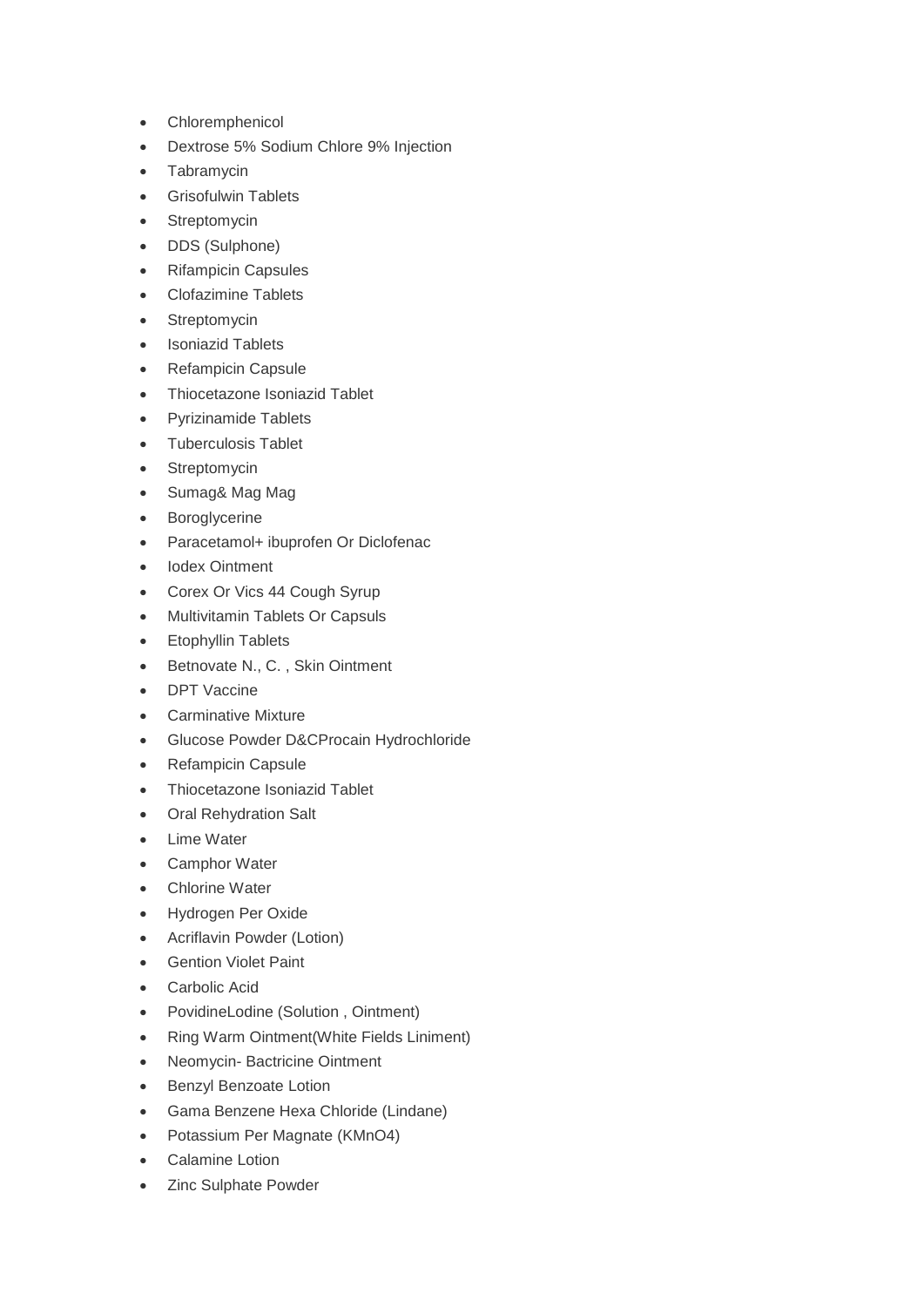- Sulphur Powder
- Boric Powder
- Castor Oil
- Glycerin
- Magnesium Sulphate
- Belladonna
- Asprin
- Paracetamol
- Ibuprofen
- Diclofenac
- Chlorempheniramine Maleate
- Cetrizine Hydrochloride
- Gripe Water
- Vitamin A
- Vitamin B Complex
- Vitamin C
- Vitamin D
- Vitamin E
- Isabgoal Powder
- Senna Leaves
- Soda Bi Card (Sodium Bi –Carbonate)
- Yeast Tablets
- Piperazine Powder
- Mebendazol
- Ferrus Sulphate ( Iron Preparations )
- Furazolidone
- Matronidazole
- Kaolin Powder
- Liver Pills & Syrup
- Folic Acid
- Magnesium Tricillicate
- Calcium Pills
- Calcium Lactate
- Ashoka Cordial
- Oral Contraceptive pills & syrup
- Enzyme Tablets
- Haemostatic Tablets
- Diethyl Carbamazine Citrate (Benocide)
- Ephedrine
- Aminophyllin Tablets
- Codine Sulphate
- Dexamethasone
- Betamethasone
- Chloroquine